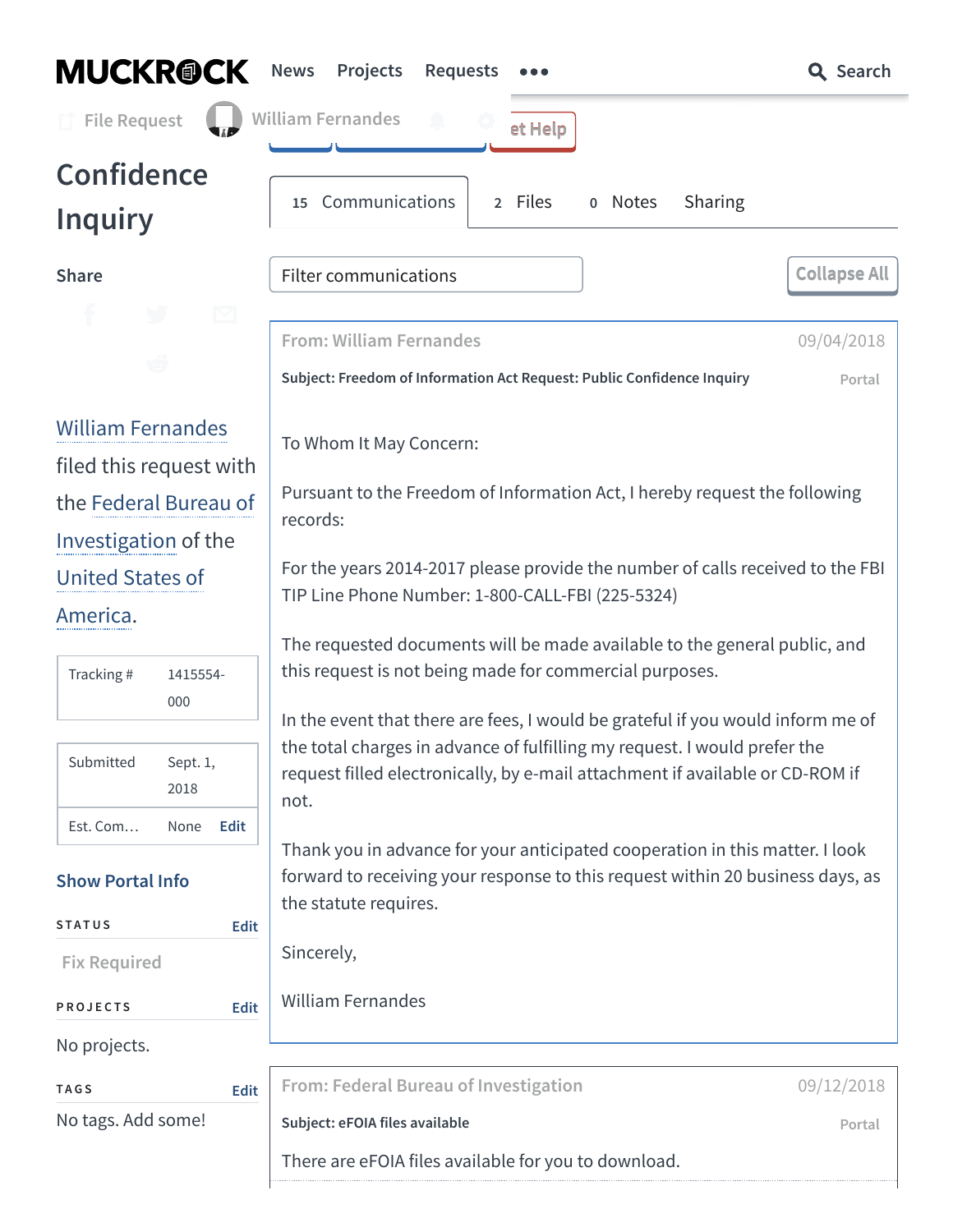|  | <b>MUCKR@CK</b> |
|--|-----------------|
|--|-----------------|

|  | News Projects Requests |  | <b>Q</b> Search |
|--|------------------------|--|-----------------|
|  |                        |  |                 |

erients Requests and Canadian Control Control Control Control Control Control Control Control Control Control Control Control Control Control Control Control Control Control Control Control Control Control Control Control

**L:** [Download](https://cdn.muckrock.com/foia_files/2018/09/12/E75246195a196cb7220b391a962a4e077b418d647_Q41016_D2118653.pdf)

**File [Request](https://www.muckrock.com/foi/create/)**

<span id="page-1-1"></span><span id="page-1-0"></span>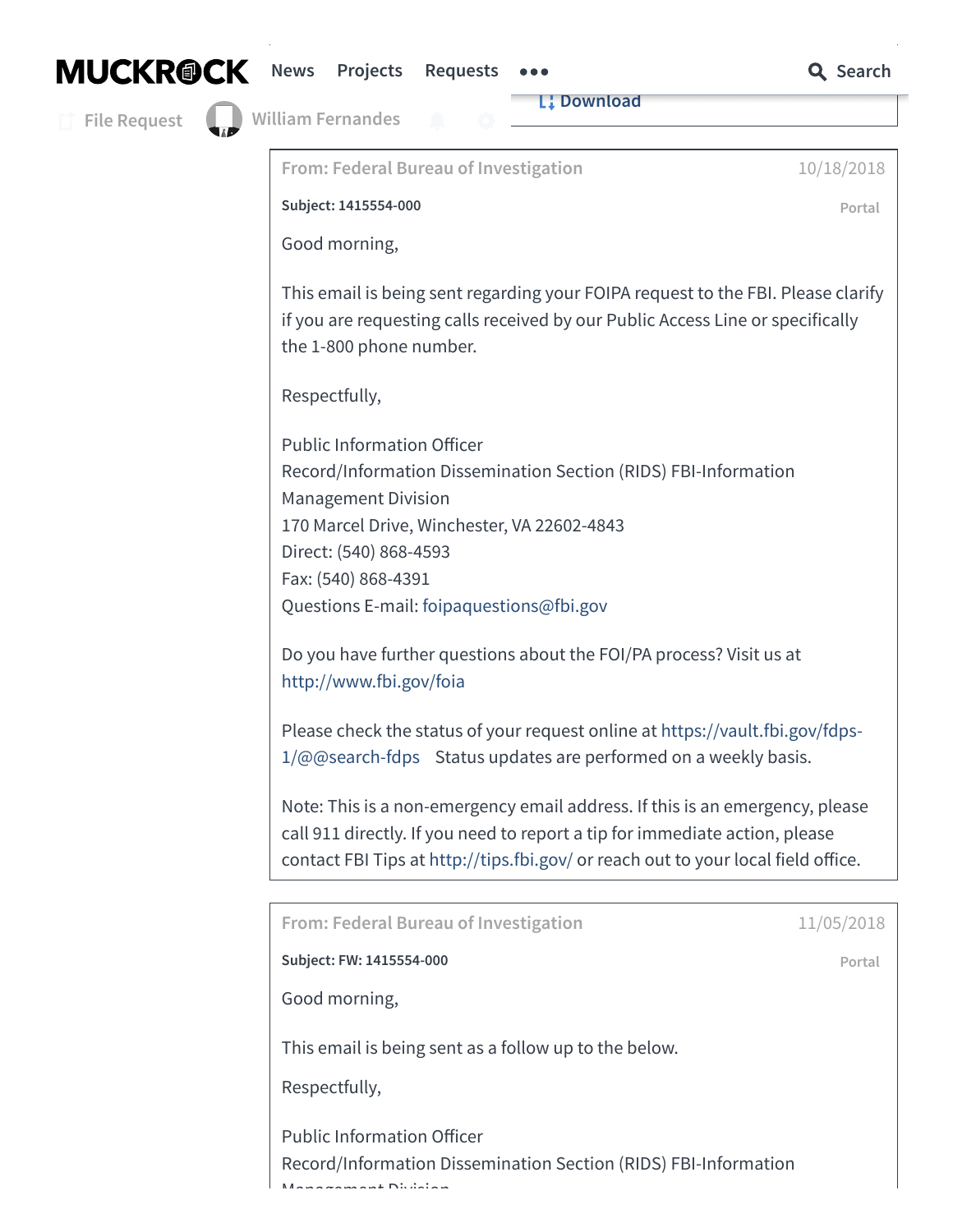**File [Request](https://www.muckrock.com/foi/create/)**

**William [Fernandes](https://www.muckrock.com/accounts/profile/)** 

Management Division

Questions E-mail: [foipaquestions@fbi.gov](mailto:foipaquestions@fbi.gov)

Do you have further questions about the FOI/PA process? Visit us at <http://www.fbi.gov/foia>

Please check the status of your request online at [https://vault.fbi.gov/fdps-](https://vault.fbi.gov/fdps-1/@@search-fdps)1/@@search-fdps Status updates are performed on a weekly basis.

Note: This is a non-emergency email address. If this is an emergency, please call 911 directly. If you need to report a tip for immediate action, please contact FBI Tips at <http://tips.fbi.gov/> or reach out to your local field office.

<span id="page-2-0"></span>**From: William Fernandes** [12/22/2018](#page-2-0)

**Subject: RE: Freedom of Information Act Request: Public Confidence Inquiry Email**

Yes correct. Specifically the advertised 800 number

<span id="page-2-1"></span>

| From: Muckrock Staff | 03/22/2019 |
|----------------------|------------|
|----------------------|------------|

<span id="page-2-2"></span>**From: Federal Bureau of Investigation** [03/25/2019](#page-2-2)

**Subject: RE: Freedom of Information Act Request: Public Confidence Inquiry Portal**

Please check the status of your FOIPA Request at [http://vault.fbi.gov](http://vault.fbi.gov/) by clicking on "Check Status of Your FOI/PA Request" on the right side of the page, and follow the instructions below.

Check the Status of Your FOIPA Request

If your FOIPA Number is [1234567-0] please enter [1234567-000] into the system. If your FOIPA Number is [1234567-1] please enter [1234567-001] into the system. If you have any questions about the status of your FOIPA request, please e-mail [foipaquestions@ic.fbi.gov.](mailto:foipaquestions@ic.fbi.gov)

FIND STATUS OF FOIPA- Request statuses are updated weekly

Please enter the whole FOIPA number-Example: [1234567-000]

## FOIPA:

Results will show the Request Number, Case Type and Process Description shown below:

**[News](https://www.muckrock.com/news/)** [Projects](https://www.muckrock.com/project/) Requests  $\bullet \bullet \bullet$  **C** Search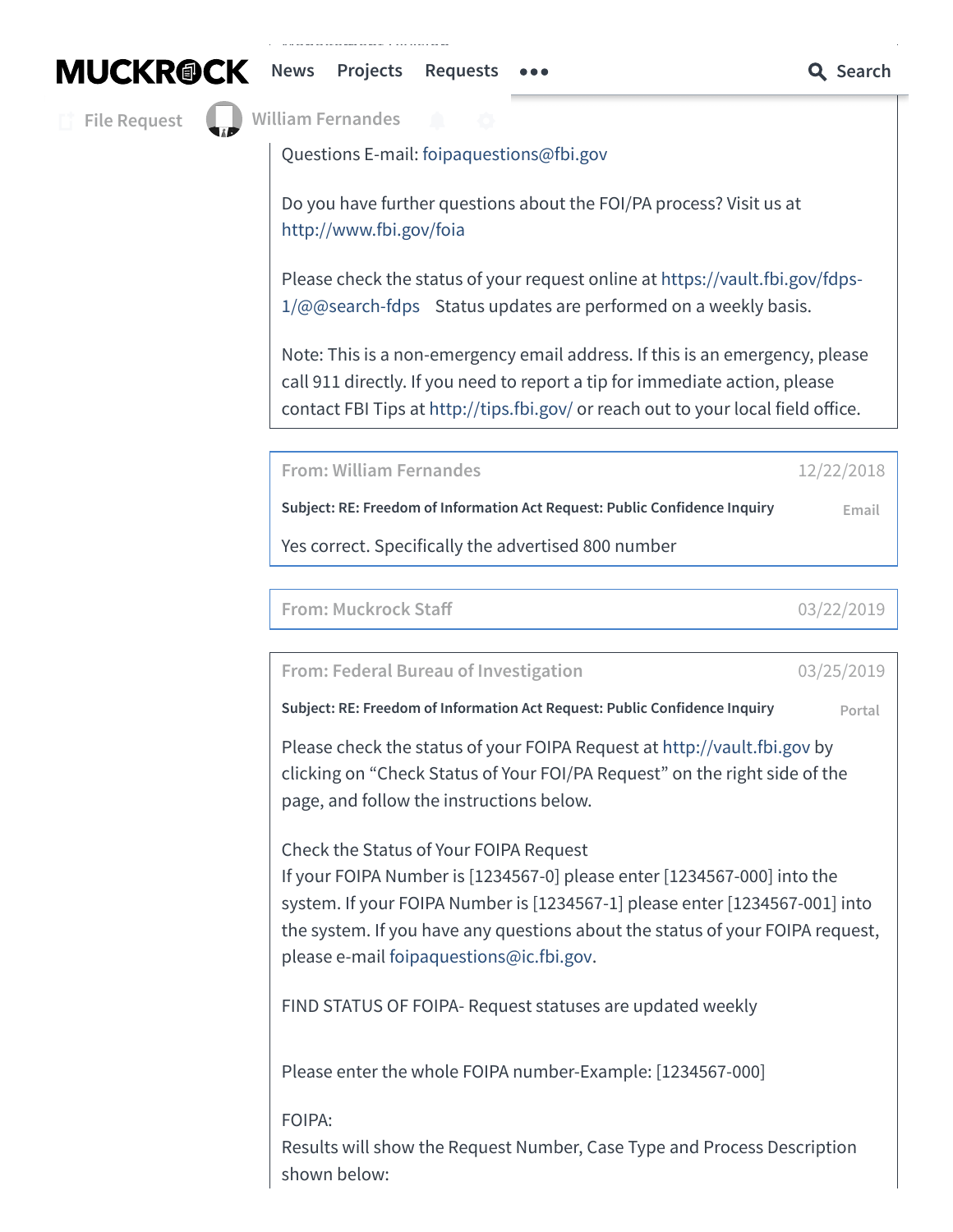# **MUCKR@CK**

## **[News](https://www.muckrock.com/news/) [Projects](https://www.muckrock.com/project/) [Requests](https://www.muckrock.com/foi/) Search**

**File [Request](https://www.muckrock.com/foi/create/)**

Case Type: **William [Fernandes](https://www.muckrock.com/accounts/profile/)**

## FOIPA

Process Description (Will display the current progress of the request) The FBI's FOIPA Program is searching the FBI's indices for potentially responsive documents.

You may be contacted via formal letter for all fees and/or negotiation issues that may apply.

NOTE: Recent requests are entered into the FOIPA database in the order that they are received. Before you can check the status, you must have received correspondence assigning a FOIPA request number and the information transferred to the online database. Status information is updated weekly. If a request has been closed within the last six months the online database will display the following: The FOIPA number entered has been closed, and appropriate correspondence has been sent to the address on file.

## Estimated Dates of Completion

Requests are processed in the order in which they are received through our multi-track processing system. Requests are divided into two primary tracks- simple (under 50 pages of potentially responsive documents) and complex (over 50 pages of potentially responsive documents). Complex requests are further divided into medium, large, and extra-large sub-tracks based upon request size. Simple track requests typically require the least amount of time to process. Currently, simple track cases average approximately 134 days from the date of receipt for processing. Our complex requests in the medium processing track are currently averaging 523 days, large processing track are currently averaging approximately 1,335 days, and extra-large processing track are currently averaging 1,875 days for processing.

## Respectfully,

Public Information Officer Record/Information Dissemination Section (RIDS) FBI-Information Management Division

170 Marcel Drive, Winchester, VA 22602-4843 Direct: (540) 868-4593 Fax: (540) 868-4391 Questions E-mail: [foipaquestions@fbi.gov](mailto:foipaquestions@fbi.gov)<mailto:foipaquestions@fbi.gov>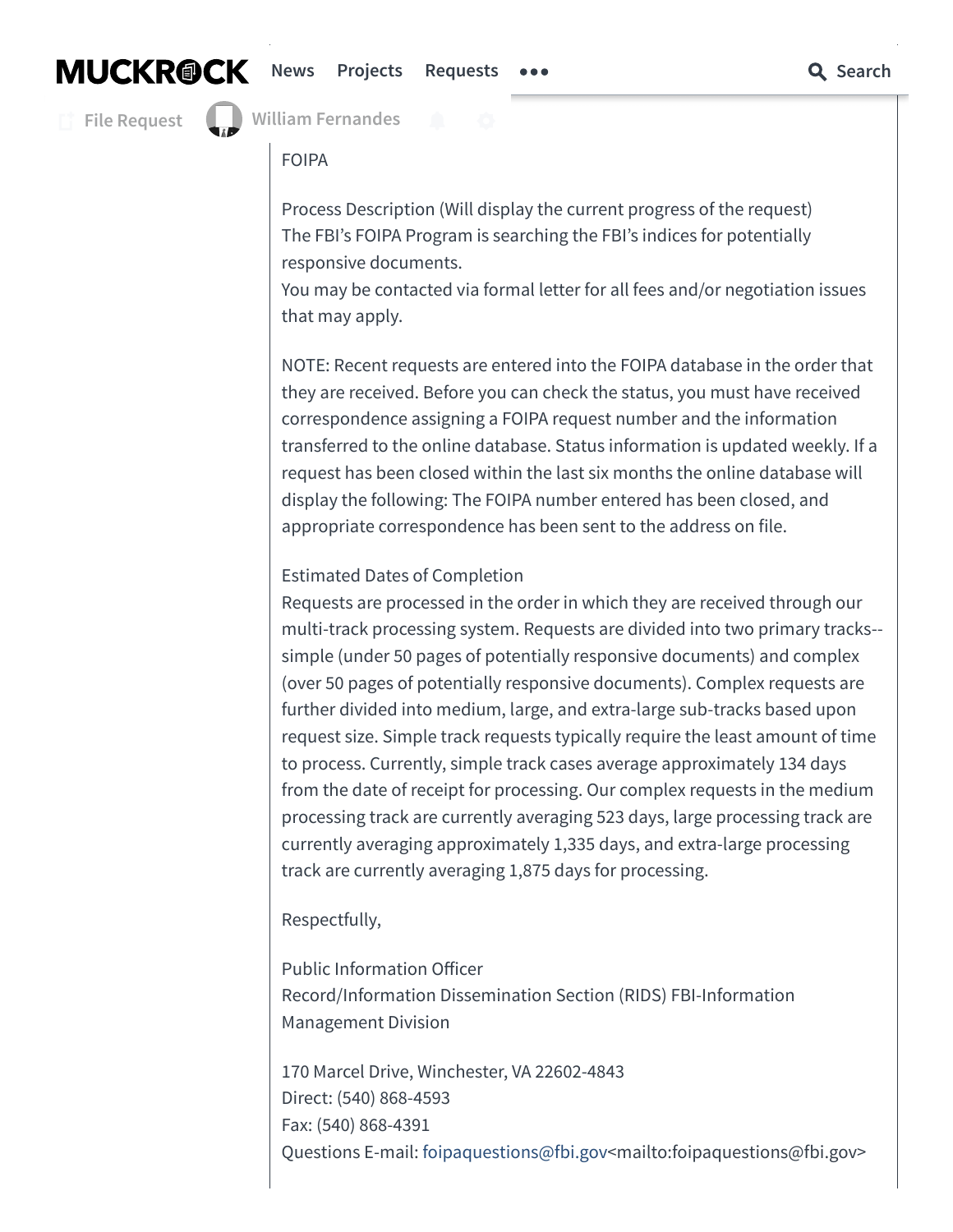

## **[News](https://www.muckrock.com/news/)** Projects [Requests](https://www.muckrock.com/foi/)  $\bullet \bullet \bullet$  **C** Search

**File [Request](https://www.muckrock.com/foi/create/)**

**William [Fernandes](https://www.muckrock.com/accounts/profile/)**

Ir request online at [https://vault.fbi.gov/fdps-](https://vault.fbi.gov/fdps-1/@@search-fdps)1/@@search-fdps Status updates are performed on a weekly basis.

Note: This is a non-emergency email address. If this is an emergency, please call 911 directly. If you need to report a tip for immediate action, please contact FBI Tips at <http://tips.fbi.gov/> or reach out to your local field office.

<span id="page-4-0"></span>**From: Federal Bureau of Investigation** [03/25/2019](#page-4-0)

**Subject: RE: Freedom of Information Act Request: Public Confidence Inquiry Portal**

Please check the status of your FOIPA Request at [http://vault.fbi.gov](http://vault.fbi.gov/) by clicking on "Check Status of Your FOI/PA Request" on the right side of the page, and follow the instructions below.

Check the Status of Your FOIPA Request If your FOIPA Number is [1234567-0] please enter [1234567-000] into the system. If your FOIPA Number is [1234567-1] please enter [1234567-001] into the system. If you have any questions about the status of your FOIPA request, please e-mail [foipaquestions@ic.fbi.gov.](mailto:foipaquestions@ic.fbi.gov)

FIND STATUS OF FOIPA- Request statuses are updated weekly

Please enter the whole FOIPA number-Example: [1234567-000]

FOIPA:

Results will show the Request Number, Case Type and Process Description shown below:

FOIPA:

1234567-000

Case Type: FOIPA

Process Description (Will display the current progress of the request) The FBI's FOIPA Program is searching the FBI's indices for potentially responsive documents.

You may be contacted via formal letter for all fees and/or negotiation issues that may apply.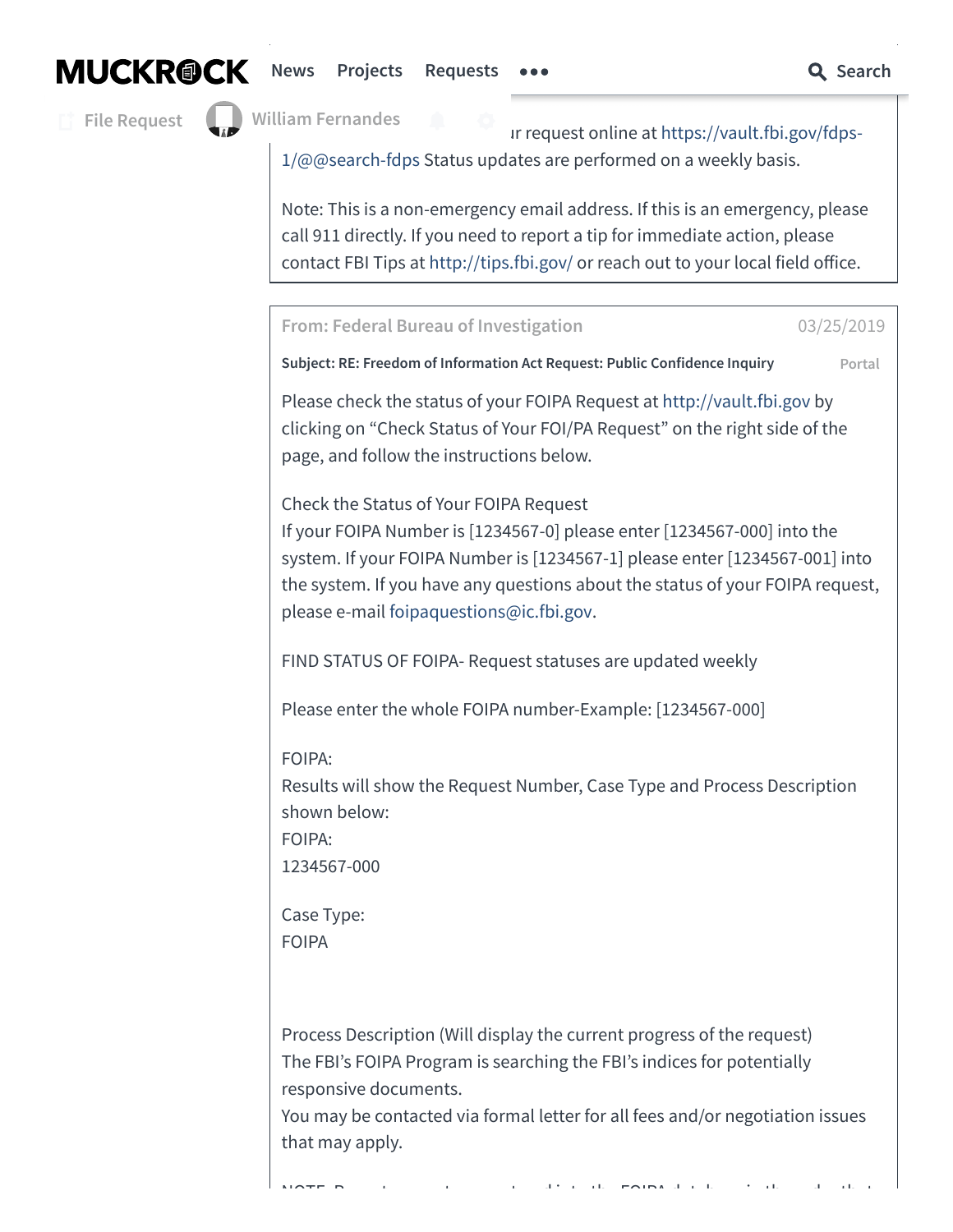$N_{\rm eff}$  recent requests are entered into the  $F$ **[News](https://www.muckrock.com/news/)** [Projects](https://www.muckrock.com/project/) [Requests](https://www.muckrock.com/foi/)  $\bullet \bullet \bullet$  **C** Search

**File [Request](https://www.muckrock.com/foi/create/)**

**William Fernandes**

OIPA request number and the information base. Status information is updated weekly. If a

request has been closed within the last six months the online database will display the following: The FOIPA number entered has been closed, and appropriate correspondence has been sent to the address on file.

Estimated Dates of Completion

Requests are processed in the order in which they are received through our multi-track processing system. Requests are divided into two primary tracks- simple (under 50 pages of potentially responsive documents) and complex (over 50 pages of potentially responsive documents). Complex requests are further divided into medium, large, and extra-large sub-tracks based upon request size. Simple track requests typically require the least amount of time to process. Currently, simple track cases average approximately 134 days from the date of receipt for processing. Our complex requests in the medium processing track are currently averaging 523 days, large processing track are currently averaging approximately 1,335 days, and extra-large processing track are currently averaging 1,875 days for processing.

Respectfully,

Public Information Officer Record/Information Dissemination Section (RIDS) FBI-Information Management Division 170 Marcel Drive, Winchester, VA 22602-4843 Direct: (540) 868-4593 Fax: (540) 868-4391 Questions E-mail: [foipaquestions@fbi.gov](mailto:foipaquestions@fbi.gov)<mailto:foipaquestions@fbi.gov>

Do you have further questions about the FOI/PA process? Visit us at <http://www.fbi.gov/foia>

Please check the status of your request online at [https://vault.fbi.gov/fdps-](https://vault.fbi.gov/fdps-1/@@search-fdps)1/@@search-fdps Status updates are performed on a weekly basis.

Note: This is a non-emergency email address. If this is an emergency, please call 911 directly. If you need to report a tip for immediate action, please contact FBI Tips at <http://tips.fbi.gov/> or reach out to your local field office.

<span id="page-5-0"></span>**From: Federal Bureau of Investigation** [03/25/2019](#page-5-0)

**Subject: RE: Freedom of Information Act Request: Public Confidence Inquiry Portal**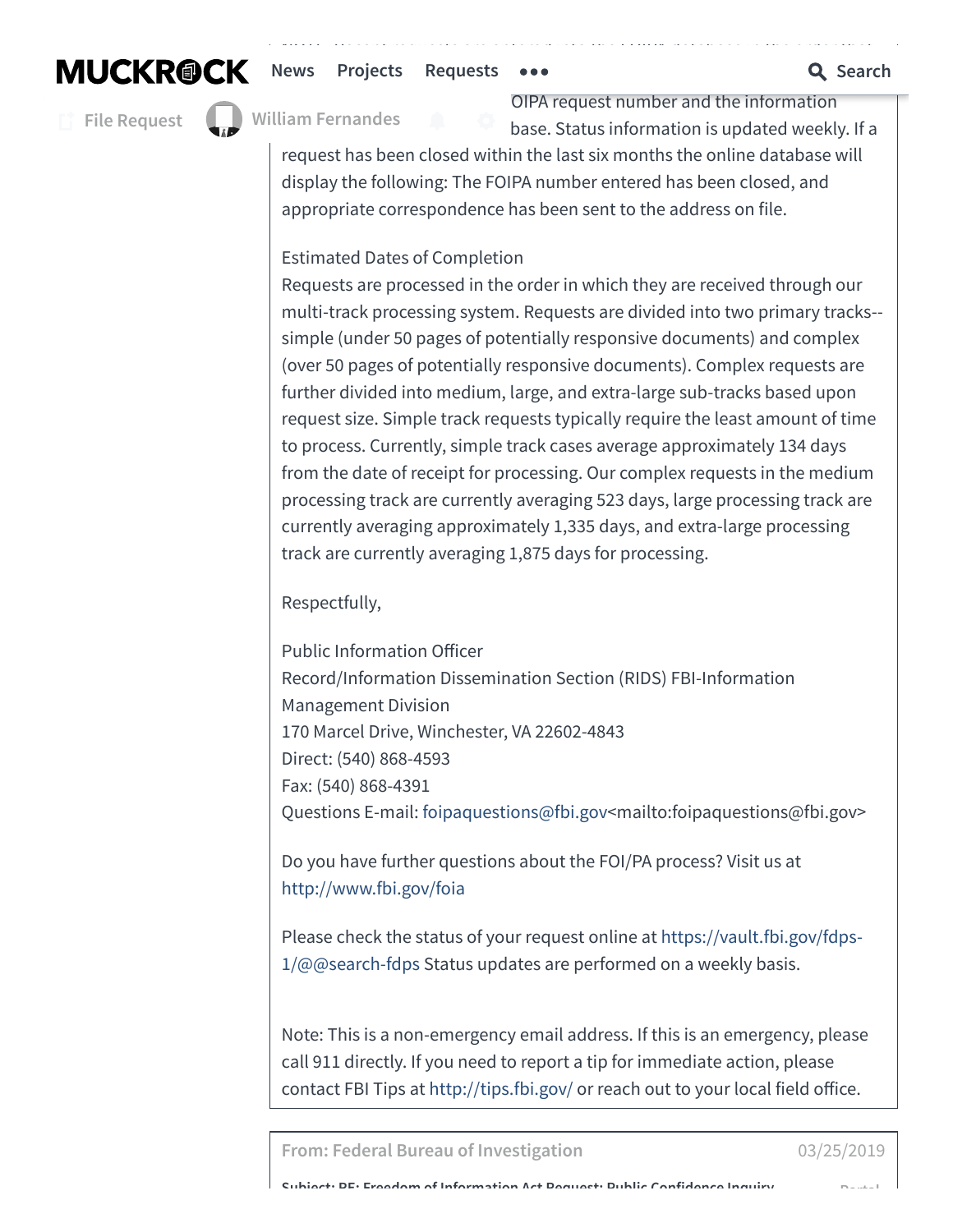

Please check the status of your FOIPA Request at [http://vault.fbi.gov](http://vault.fbi.gov/) by

**File [Request](https://www.muckrock.com/foi/create/)**

**William [Fernandes](https://www.muckrock.com/accounts/profile/)**

our FOI/PA Request" on the right side of the pns below.

Check the Status of Your FOIPA Request

If your FOIPA Number is [1234567-0] please enter [1234567-000] into the system. If your FOIPA Number is [1234567-1] please enter [1234567-001] into the system. If you have any questions about the status of your FOIPA request, please e-mail [foipaquestions@ic.fbi.gov.](mailto:foipaquestions@ic.fbi.gov)

**Subject: RE: Freedom of Information Act Request: Public Confidence Inquiry Portal**

FIND STATUS OF FOIPA- Request statuses are updated weekly

Please enter the whole FOIPA number-Example: [1234567-000]

FOIPA:

Results will show the Request Number, Case Type and Process Description shown below:

FOIPA:

1234567-000

Case Type: FOIPA

Process Description (Will display the current progress of the request) The FBI's FOIPA Program is searching the FBI's indices for potentially responsive documents.

You may be contacted via formal letter for all fees and/or negotiation issues that may apply.

NOTE: Recent requests are entered into the FOIPA database in the order that they are received. Before you can check the status, you must have received correspondence assigning a FOIPA request number and the information transferred to the online database. Status information is updated weekly. If a request has been closed within the last six months the online database will display the following: The FOIPA number entered has been closed, and appropriate correspondence has been sent to the address on file.

# Estimated Dates of Completion

Requests are processed in the order in which they are received through our multi-track processing system. Requests are divided into two primary tracks- simple (under 50 pages of potentially responsive documents) and complex (over 50 pages of potentially responsive documents). Complex requests are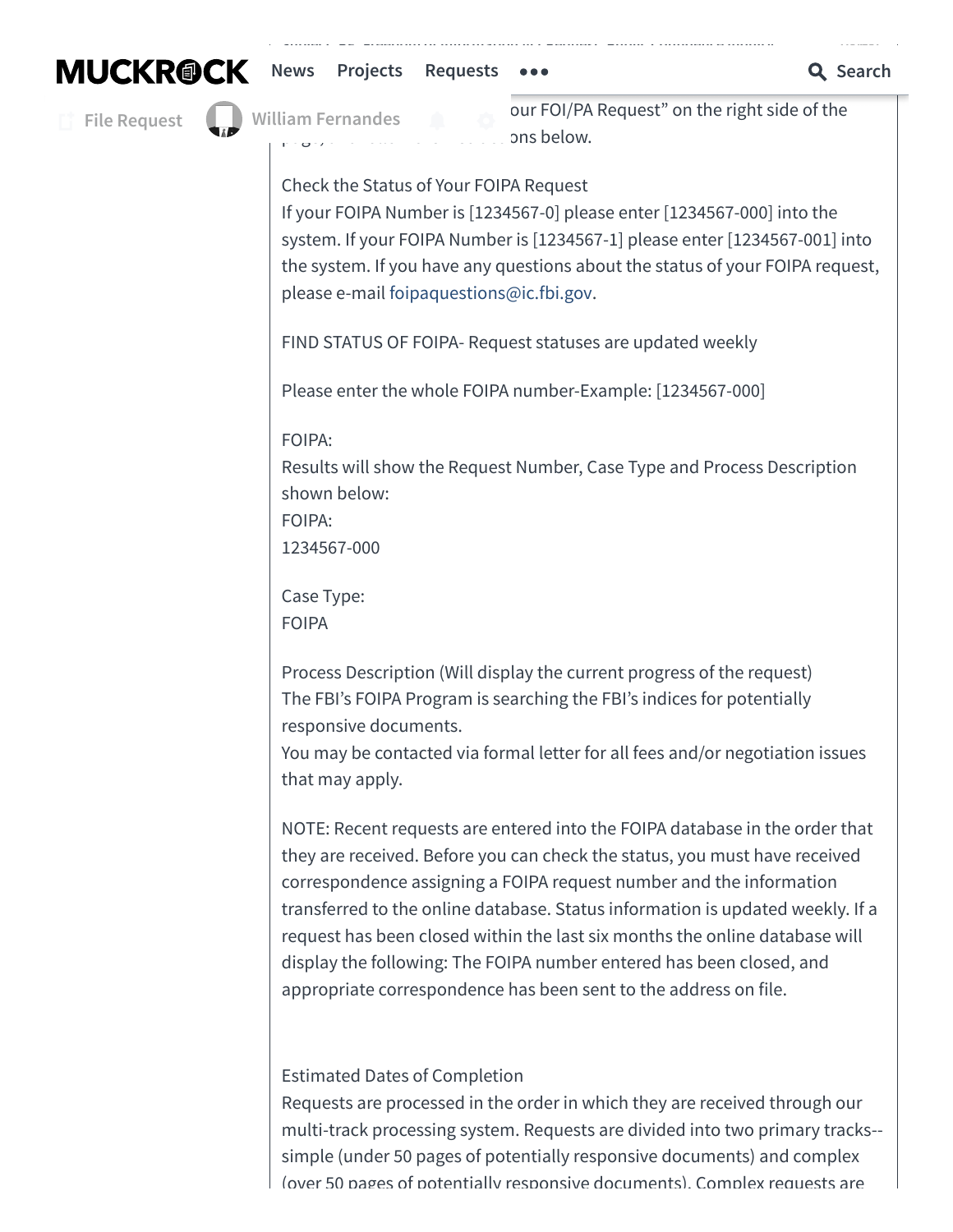**hems** [Projects](https://www.muckrock.com/project/) [Requests](https://www.muckrock.com/foi/) **sectra-large, and extra-large sub-tracks**  $\mathbf{Q}$  **Search** 

**File [Request](https://www.muckrock.com/foi/create/)**

**William [Fernandes](https://www.muckrock.com/accounts/profile/)**

rests typically require the least amount of time  $\bullet$  prack cases average approximately 134 days

from the date of receipt for processing. Our complex requests in the medium processing track are currently averaging 523 days, large processing track are currently averaging approximately 1,335 days, and extra-large processing track are currently averaging 1,875 days for processing.

 $\mathcal{O}(\mathcal{O})$  pages of potentially responsive documents). Complex requests are possible are quite are quite a

Respectfully,

Public Information Officer Record/Information Dissemination Section (RIDS) FBI-Information Management Division 170 Marcel Drive, Winchester, VA 22602-4843 Direct: (540) 868-4593 Fax: (540) 868-4391 Questions E-mail: [foipaquestions@fbi.gov](mailto:foipaquestions@fbi.gov)<mailto:foipaquestions@fbi.gov>

Do you have further questions about the FOI/PA process? Visit us at <http://www.fbi.gov/foia>

Please check the status of your request online at [https://vault.fbi.gov/fdps-](https://vault.fbi.gov/fdps-1/@@search-fdps)1/@@search-fdps Status updates are performed on a weekly basis.

Note: This is a non-emergency email address. If this is an emergency, please call 911 directly. If you need to report a tip for immediate action, please contact FBI Tips at <http://tips.fbi.gov/> or reach out to your local field office.

<span id="page-7-0"></span>**From: Federal Bureau of Investigation** [03/25/2019](#page-7-0)

**Subject: RE: Freedom of Information Act Request: Public Confidence Inquiry Portal**

Please check the status of your FOIPA Request at [http://vault.fbi.gov](http://vault.fbi.gov/) by clicking on "Check Status of Your FOI/PA Request" on the right side of the page, and follow the instructions below.

Check the Status of Your FOIPA Request If your FOIPA Number is [1234567-0] please enter [1234567-000] into the system. If your FOIPA Number is [1234567-1] please enter [1234567-001] into

the system. If you have any questions about the status of your FOIPA request, please e-mail [foipaquestions@ic.fbi.gov.](mailto:foipaquestions@ic.fbi.gov)

FIND STATUS OF FOIPA- Request statuses are updated weekly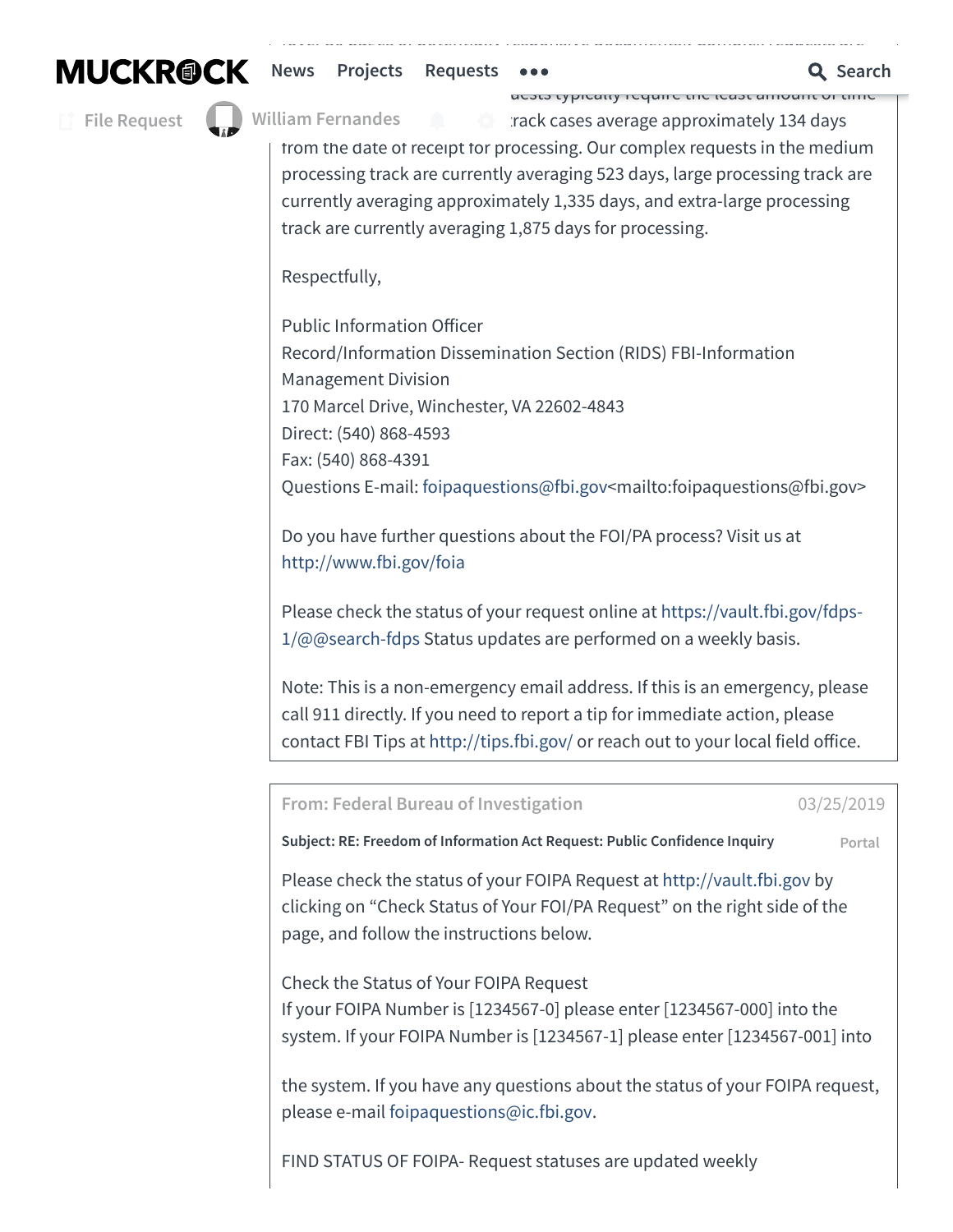**File [Request](https://www.muckrock.com/foi/create/)**

# **William [Fernandes](https://www.muckrock.com/accounts/profile/)**

Its will show [the](https://www.muckrock.com/accounts/notifications/) Request Number, Case Type and Process Description shown below: FOIPA:

1234567-000

Case Type: FOIPA

Process Description (Will display the current progress of the request) The FBI's FOIPA Program is searching the FBI's indices for potentially responsive documents.

You may be contacted via formal letter for all fees and/or negotiation issues that may apply.

NOTE: Recent requests are entered into the FOIPA database in the order that they are received. Before you can check the status, you must have received correspondence assigning a FOIPA request number and the information transferred to the online database. Status information is updated weekly. If a request has been closed within the last six months the online database will display the following: The FOIPA number entered has been closed, and appropriate correspondence has been sent to the address on file.

Estimated Dates of Completion

Requests are processed in the order in which they are received through our multi-track processing system. Requests are divided into two primary tracks- simple (under 50 pages of potentially responsive documents) and complex (over 50 pages of potentially responsive documents). Complex requests are further divided into medium, large, and extra-large sub-tracks based upon request size. Simple track requests typically require the least amount of time to process. Currently, simple track cases average approximately 134 days from the date of receipt for processing. Our complex requests in the medium processing track are currently averaging 523 days, large processing track are currently averaging approximately 1,335 days, and extra-large processing track are currently averaging 1,875 days for processing.

Respectfully,

Public Information Officer Record/Information Dissemination Section (RIDS) FBI-Information Management Division 170 Marcel Drive, Winchester, VA 22602-4843  $D'$   $\vdots$  ( $\vdots$   $\vdots$   $\vdots$   $\vdots$   $\vdots$   $\vdots$   $\vdots$   $\vdots$   $\vdots$   $\vdots$   $\vdots$   $\vdots$   $\vdots$   $\vdots$   $\vdots$   $\vdots$   $\vdots$   $\vdots$   $\vdots$   $\vdots$   $\vdots$   $\vdots$   $\vdots$   $\vdots$   $\vdots$   $\vdots$   $\vdots$   $\vdots$   $\vdots$   $\vdots$   $\vdots$   $\vdots$   $\vdots$   $\vdots$   $\vdots$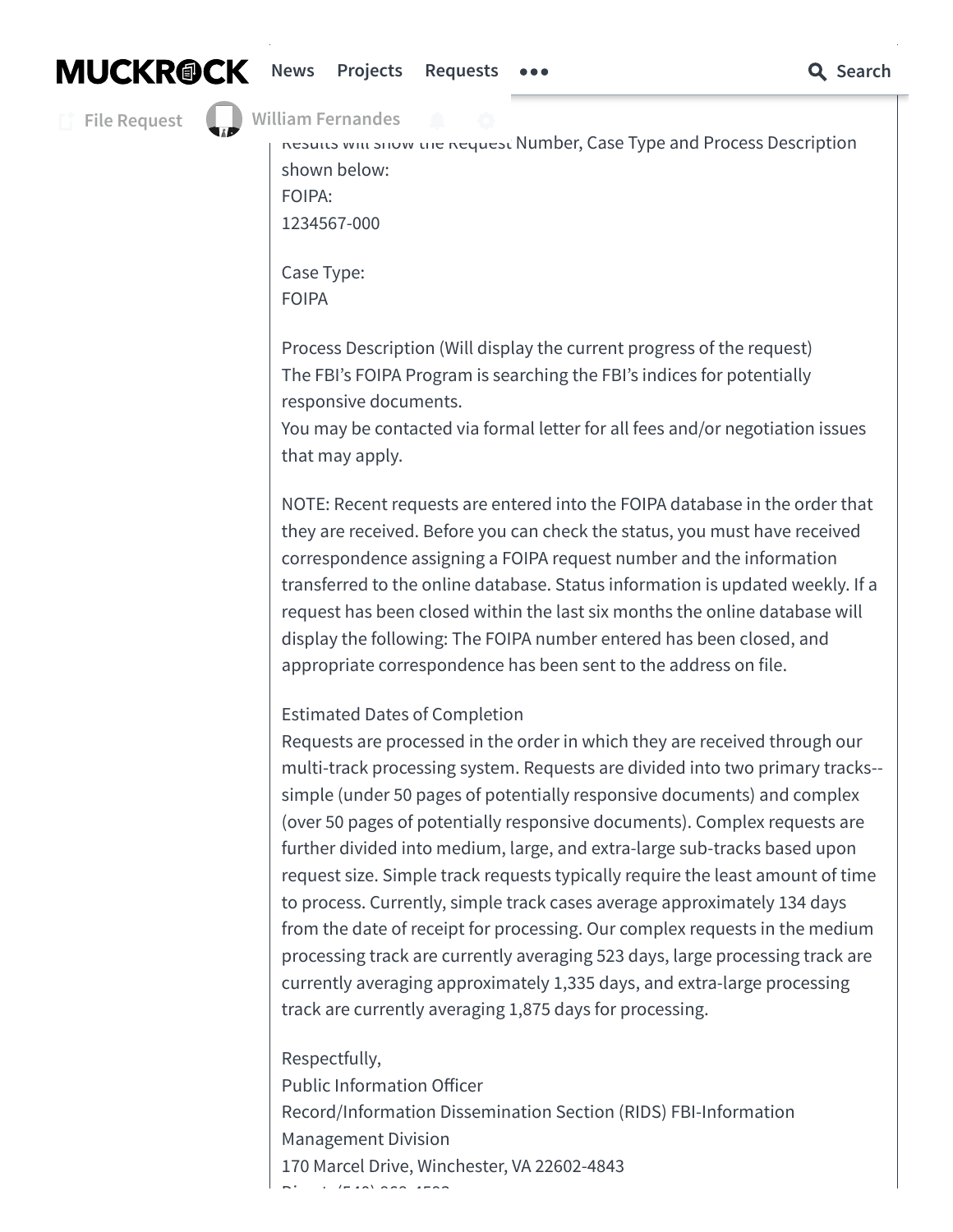**File [Request](https://www.muckrock.com/foi/create/)**



Direct: (540) 868-4593

ons@fbi.gov<mailto:[foipaquestions@fbi.gov](mailto:foipaquestions@fbi.gov)>

Do you have further questions about the FOI/PA process? Visit us at <http://www.fbi.gov/foia>

Please check the status of your request online at [https://vault.fbi.gov/fdps-](https://vault.fbi.gov/fdps-1/@@search-fdps)1/@@search-fdps Status updates are performed on a weekly basis.

Note: This is a non-emergency email address. If this is an emergency, please call 911 directly. If you need to report a tip for immediate action, please contact FBI Tips at <http://tips.fbi.gov/> or reach out to your local field office.

<span id="page-9-0"></span>**From: Federal Bureau of Investigation** [03/25/2019](#page-9-0)

**Subject: RE: Freedom of Information Act Request: Public Confidence Inquiry Portal**

Please check the status of your FOIPA Request at [http://vault.fbi.gov](http://vault.fbi.gov/) by clicking on "Check Status of Your FOI/PA Request" on the right side of the page, and follow the instructions below.

Check the Status of Your FOIPA Request If your FOIPA Number is [1234567-0] please enter [1234567-000] into the system. If your FOIPA Number is [1234567-1] please enter [1234567-001] into the system. If you have any questions about the status of your FOIPA request, please e-mail [foipaquestions@ic.fbi.gov.](mailto:foipaquestions@ic.fbi.gov)

FIND STATUS OF FOIPA- Request statuses are updated weekly

Please enter the whole FOIPA number-Example: [1234567-000]

FOIPA:

Results will show the Request Number, Case Type and Process Description shown below: FOIPA:

1234567-000

Case Type: FOIPA

Process Description (Will display the current progress of the request) The FBI's FOIPA Program is searching the FBI's indices for potentially responsive documents.

You may be contacted via formal letter for all fees and/or negotiation issues that may apply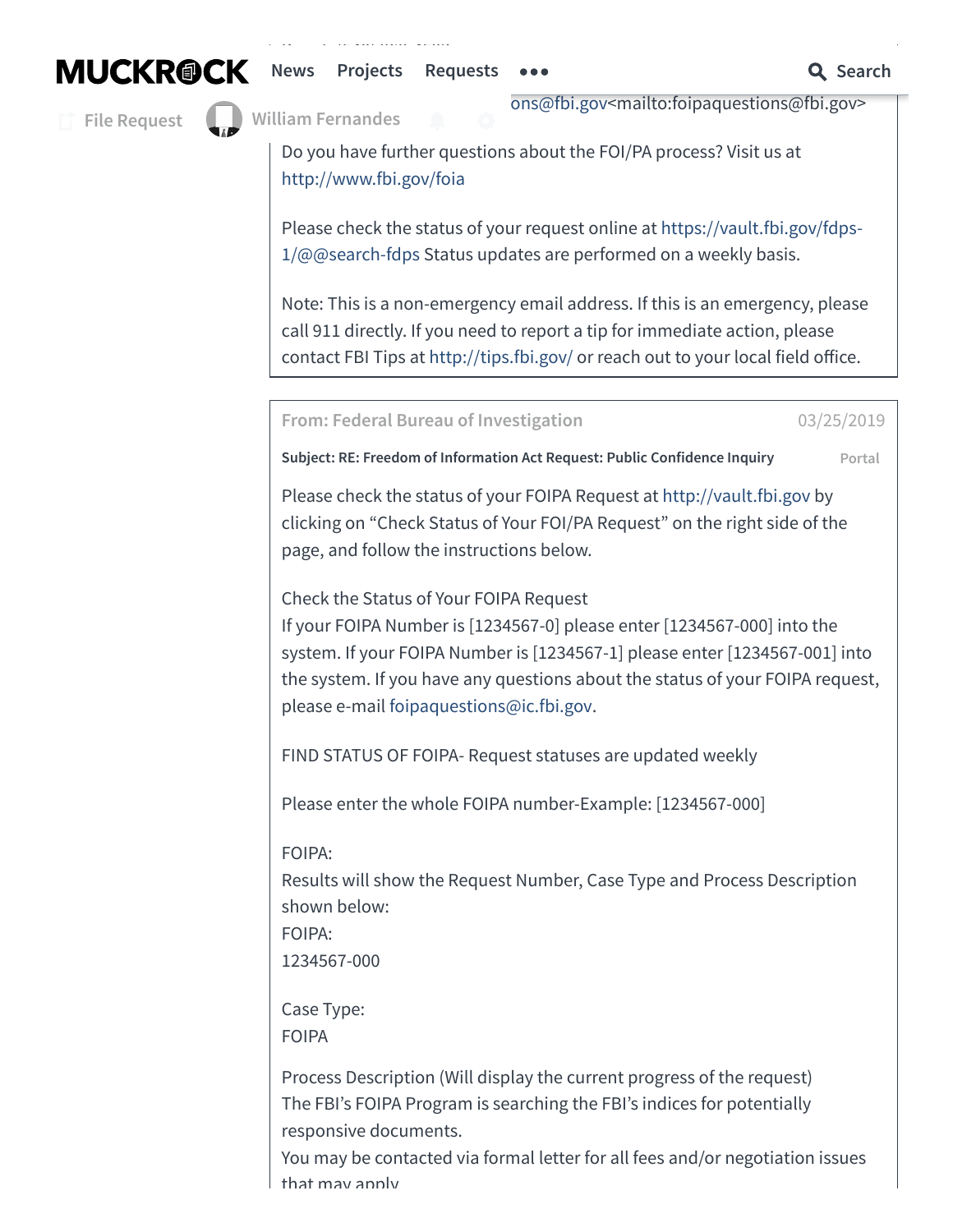# **MUCKROCK** [News](https://www.muckrock.com/news/) [Projects](https://www.muckrock.com/project/) [Requests](https://www.muckrock.com/foi/)  $\cdots$  Q Search

**File [Request](https://www.muckrock.com/foi/create/)**



NOTE: Recent requests are entered into the FOIPA database in the order that

that may apply.

 $\epsilon$  can check the status, you must have received correspondence assigning a FOIPA request number and the information transferred to the online database. Status information is updated weekly. If a request has been closed within the last six months the online database will display the following: The FOIPA number entered has been closed, and appropriate correspondence has been sent to the address on file. **William [Fernandes](https://www.muckrock.com/accounts/profile/)**

# Estimated Dates of Completion

Requests are processed in the order in which they are received through our multi-track processing system. Requests are divided into two primary tracks- simple (under 50 pages of potentially responsive documents) and complex (over 50 pages of potentially responsive documents). Complex requests are further divided into medium, large, and extra-large sub-tracks based upon request size. Simple track requests typically require the least amount of time to process. Currently, simple track cases average approximately 134 days from the date of receipt for processing. Our complex requests in the medium processing track are currently averaging 523 days, large processing track are currently averaging approximately 1,335 days, and extra-large processing track are currently averaging 1,875 days for processing.

Respectfully,

Public Information Officer Record/Information Dissemination Section (RIDS) FBI-Information Management Division 170 Marcel Drive, Winchester, VA 22602-4843 Direct: (540) 868-4593 Fax: (540) 868-4391 Questions E-mail: [foipaquestions@fbi.gov](mailto:foipaquestions@fbi.gov)<mailto:foipaquestions@fbi.gov>

Do you have further questions about the FOI/PA process? Visit us at <http://www.fbi.gov/foia>

Please check the status of your request online at [https://vault.fbi.gov/fdps-](https://vault.fbi.gov/fdps-1/@@search-fdps)1/@@search-fdps Status updates are performed on a weekly basis.

Note: This is a non-emergency email address. If this is an emergency, please call 911 directly. If you need to report a tip for immediate action, please contact FBI Tips at <http://tips.fbi.gov/> or reach out to your local field office.

<span id="page-10-0"></span>**F F d l B f I i i** [03/25/2019](#page-10-0)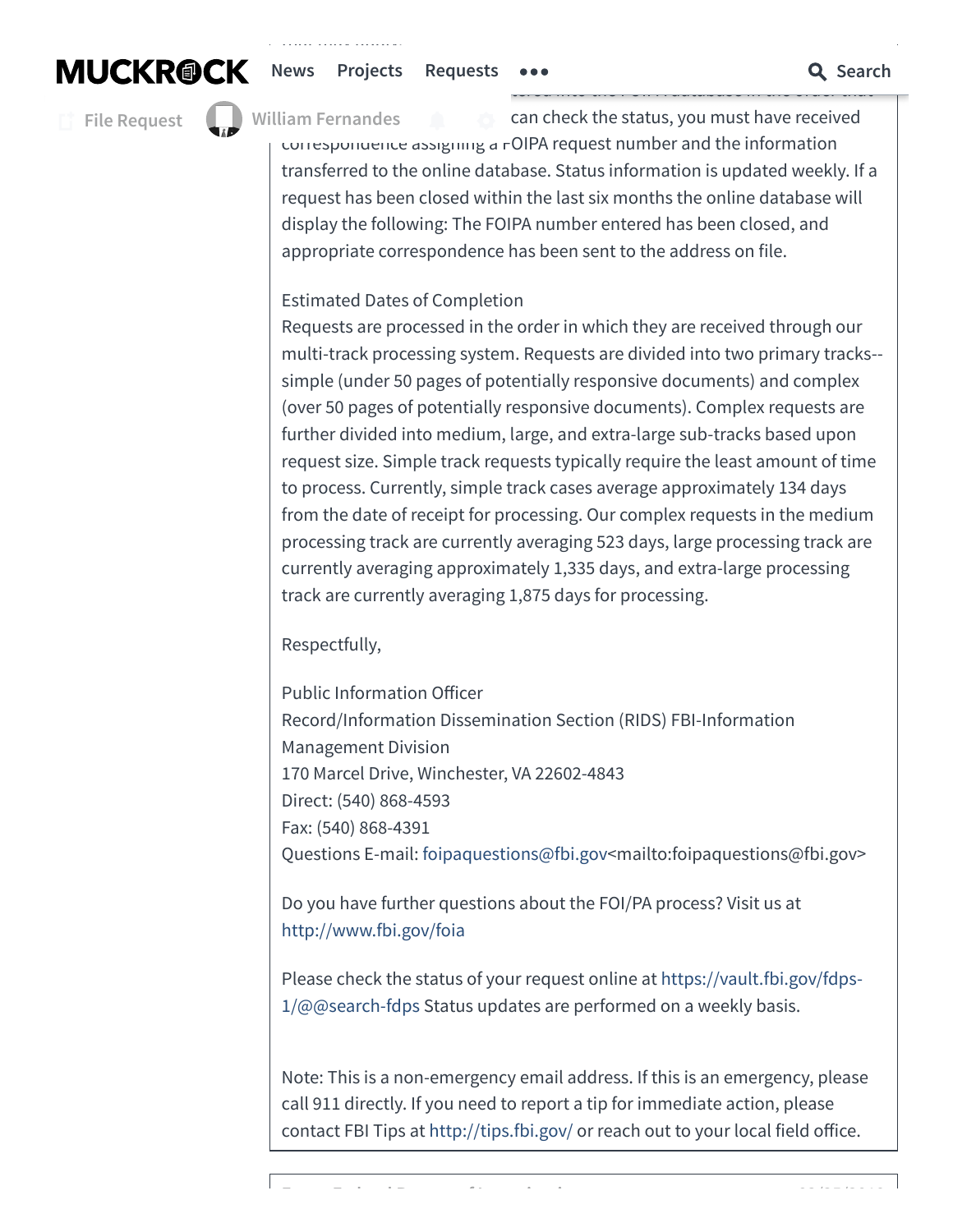**MUCKROCK** [News](https://www.muckrock.com/news/) [Projects](https://www.muckrock.com/project/) [Requests](https://www.muckrock.com/foi/)  $\cdots$  Q Search

**From: Federal Bureau of Investigation** [03/25/2019](#page-10-0) **Subject: RE: Freedom of Information Act Request: Public Confidence Inquiry Portal**

**File [Request](https://www.muckrock.com/foi/create/)**

**William [Fernandes](https://www.muckrock.com/accounts/profile/)**

Ir FOIPA Request at [http://vault.fbi.gov](http://vault.fbi.gov/) by

clicking on "Check Status of Your FOI/PA Request" on the right side of the page, and follow the instructions below.

Check the Status of Your FOIPA Request

If your FOIPA Number is [1234567-0] please enter [1234567-000] into the system. If your FOIPA Number is [1234567-1] please enter [1234567-001] into the system. If you have any questions about the status of your FOIPA request, please e-mail [foipaquestions@ic.fbi.gov.](mailto:foipaquestions@ic.fbi.gov)

FIND STATUS OF FOIPA- Request statuses are updated weekly

Please enter the whole FOIPA number-Example: [1234567-000]

FOIPA:

Results will show the Request Number, Case Type and Process Description shown below:

FOIPA:

1234567-000

Case Type: FOIPA

Process Description (Will display the current progress of the request) The FBI's FOIPA Program is searching the FBI's indices for potentially responsive documents.

You may be contacted via formal letter for all fees and/or negotiation issues that may apply.

NOTE: Recent requests are entered into the FOIPA database in the order that they are received. Before you can check the status, you must have received correspondence assigning a FOIPA request number and the information transferred to the online database. Status information is updated weekly. If a request has been closed within the last six months the online database will

display the following: The FOIPA number entered has been closed, and appropriate correspondence has been sent to the address on file.

Estimated Dates of Completion Requests are processed in the order in which they are received through our multi track processing system. Dequests are divided into two primary t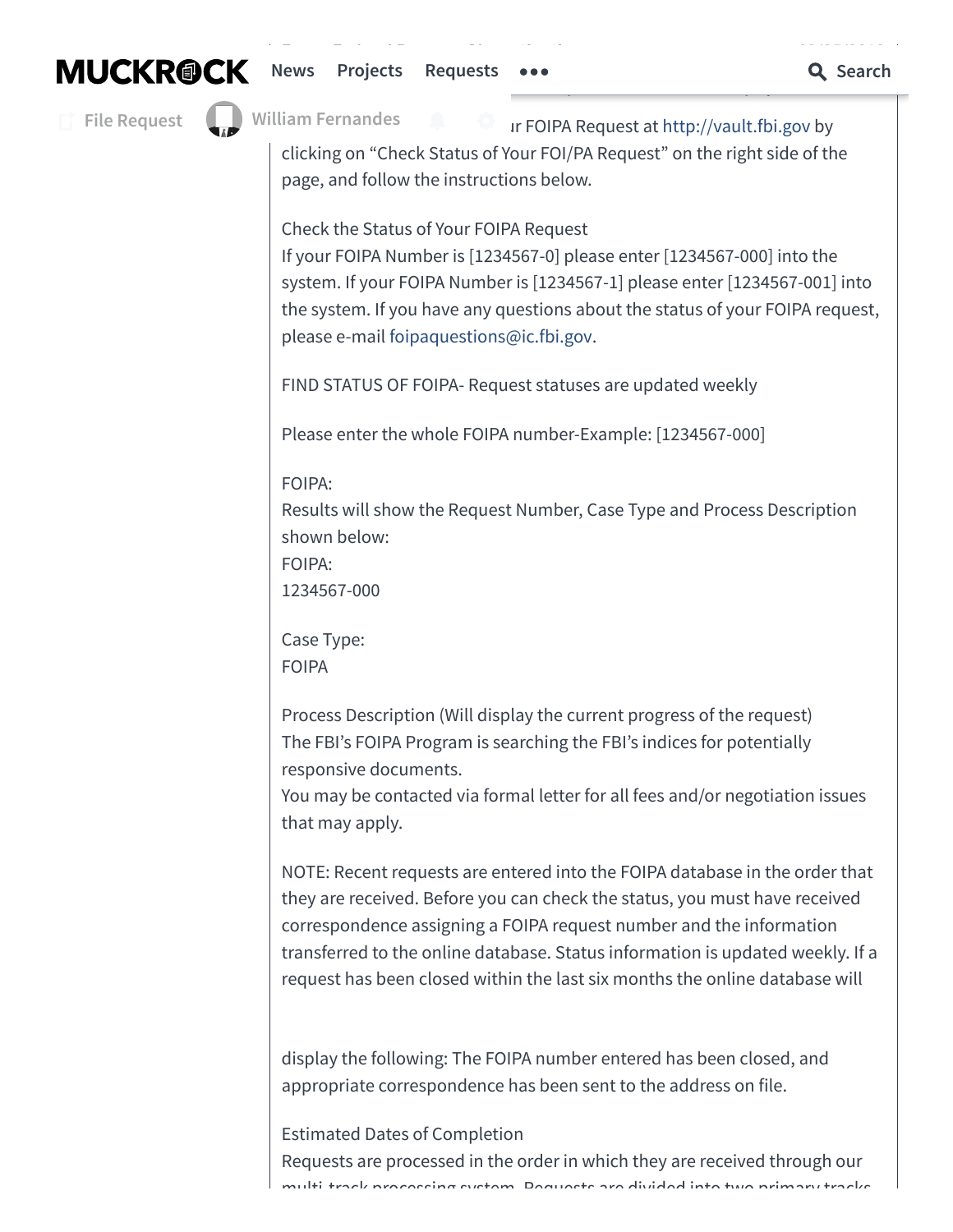**[News](https://www.muckrock.com/news/)** [Projects](https://www.muckrock.com/project/) [Requests](https://www.muckrock.com/foi/)  $\bullet \bullet \bullet$  **C** Search

**File [Request](https://www.muckrock.com/foi/create/)**

**William [Fernandes](https://www.muckrock.com/accounts/profile/)**

esponsive documents). Complex requests are large, and extra-large sub-tracks based upon

request size. Simple track requests typically require the least amount of time to process. Currently, simple track cases average approximately 134 days from the date of receipt for processing. Our complex requests in the medium processing track are currently averaging 523 days, large processing track are currently averaging approximately 1,335 days, and extra-large processing track are currently averaging 1,875 days for processing.

multi-track processing system. Requests are divided into two primary tracks--

Respectfully,

Public Information Officer Record/Information Dissemination Section (RIDS) FBI-Information Management Division 170 Marcel Drive, Winchester, VA 22602-4843 Direct: (540) 868-4593 Fax: (540) 868-4391 Questions E-mail: [foipaquestions@fbi.gov](mailto:foipaquestions@fbi.gov)<mailto:foipaquestions@fbi.gov>

Do you have further questions about the FOI/PA process? Visit us at <http://www.fbi.gov/foia>

Please check the status of your request online at [https://vault.fbi.gov/fdps-](https://vault.fbi.gov/fdps-1/@@search-fdps)1/@@search-fdps Status updates are performed on a weekly basis.

Note: This is a non-emergency email address. If this is an emergency, please call 911 directly. If you need to report a tip for immediate action, please contact FBI Tips at <http://tips.fbi.gov/> or reach out to your local field office.

<span id="page-12-0"></span>**From: Federal Bureau of Investigation** [03/25/2019](#page-12-0)

**Subject: RE: Freedom of Information Act Request: Public Confidence Inquiry Portal**

Please check the status of your FOIPA Request at [http://vault.fbi.gov](http://vault.fbi.gov/) by clicking on "Check Status of Your FOI/PA Request" on the right side of the page, and follow the instructions below.

Check the Status of Your FOIPA Request If your FOIPA Number is [1234567-0] please enter [1234567-000] into the

system. If your FOIPA Number is [1234567-1] please enter [1234567-001] into the system. If you have any questions about the status of your FOIPA request, please e-mail [foipaquestions@ic.fbi.gov.](mailto:foipaquestions@ic.fbi.gov)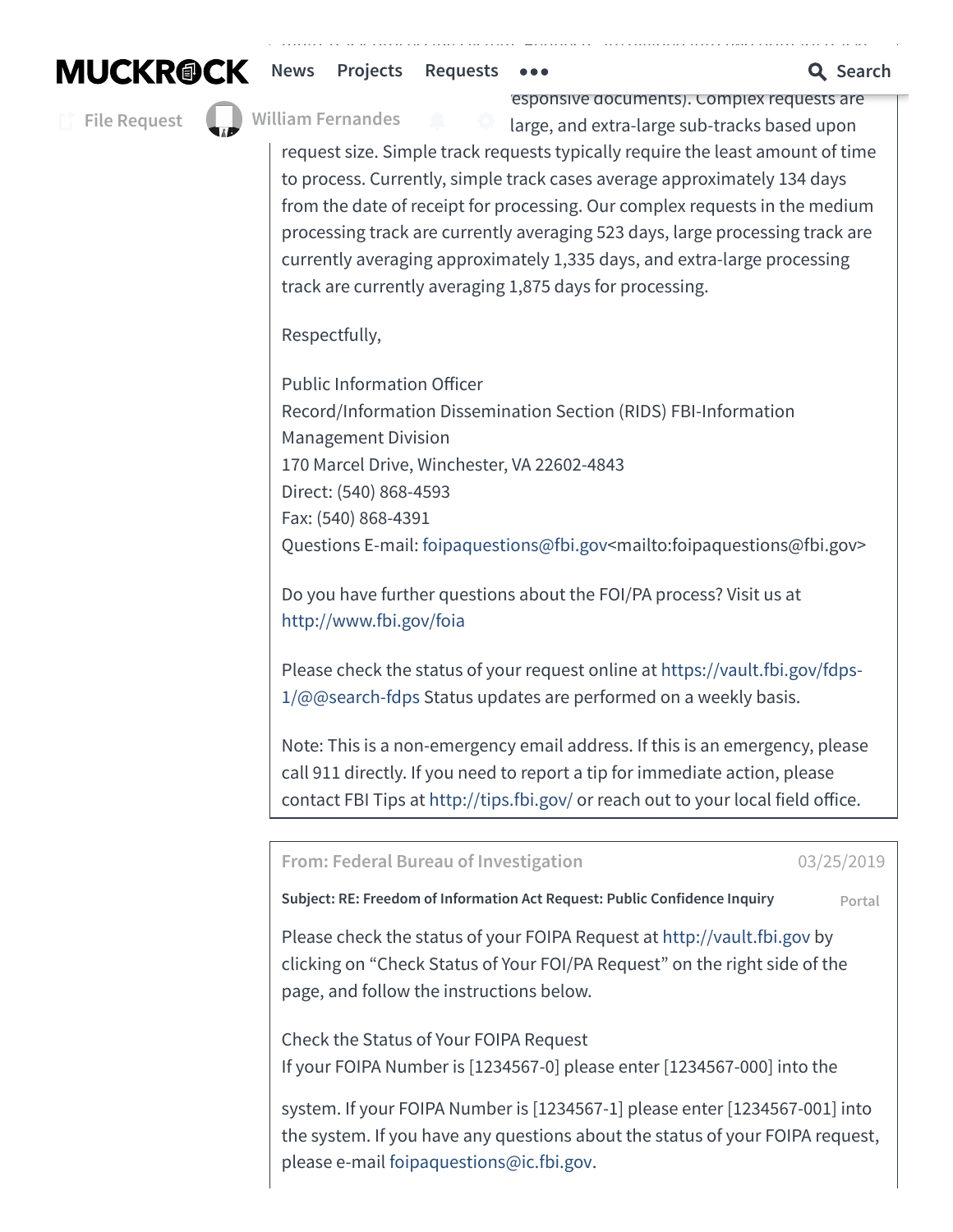# **[News](https://www.muckrock.com/news/)** [Projects](https://www.muckrock.com/project/) [Requests](https://www.muckrock.com/foi/)  $\bullet \bullet \bullet$  **C** Search

**File [Request](https://www.muckrock.com/foi/create/)**

number-Example: [1234567-000]

FOIPA:

Results will show the Request Number, Case Type and Process Description shown below: FOIPA:

1234567-000

Case Type: FOIPA

Process Description (Will display the current progress of the request) The FBI's FOIPA Program is searching the FBI's indices for potentially responsive documents.

You may be contacted via formal letter for all fees and/or negotiation issues that may apply.

NOTE: Recent requests are entered into the FOIPA database in the order that they are received. Before you can check the status, you must have received correspondence assigning a FOIPA request number and the information transferred to the online database. Status information is updated weekly. If a request has been closed within the last six months the online database will display the following: The FOIPA number entered has been closed, and appropriate correspondence has been sent to the address on file.

Estimated Dates of Completion

Requests are processed in the order in which they are received through our multi-track processing system. Requests are divided into two primary tracks- simple (under 50 pages of potentially responsive documents) and complex (over 50 pages of potentially responsive documents). Complex requests are further divided into medium, large, and extra-large sub-tracks based upon request size. Simple track requests typically require the least amount of time to process. Currently, simple track cases average approximately 134 days from the date of receipt for processing. Our complex requests in the medium processing track are currently averaging 523 days, large processing track are currently averaging approximately 1,335 days, and extra-large processing track are currently averaging 1,875 days for processing.

Respectfully,

Public Information Officer Record/Information Dissemination Section (RIDS) FBI-Information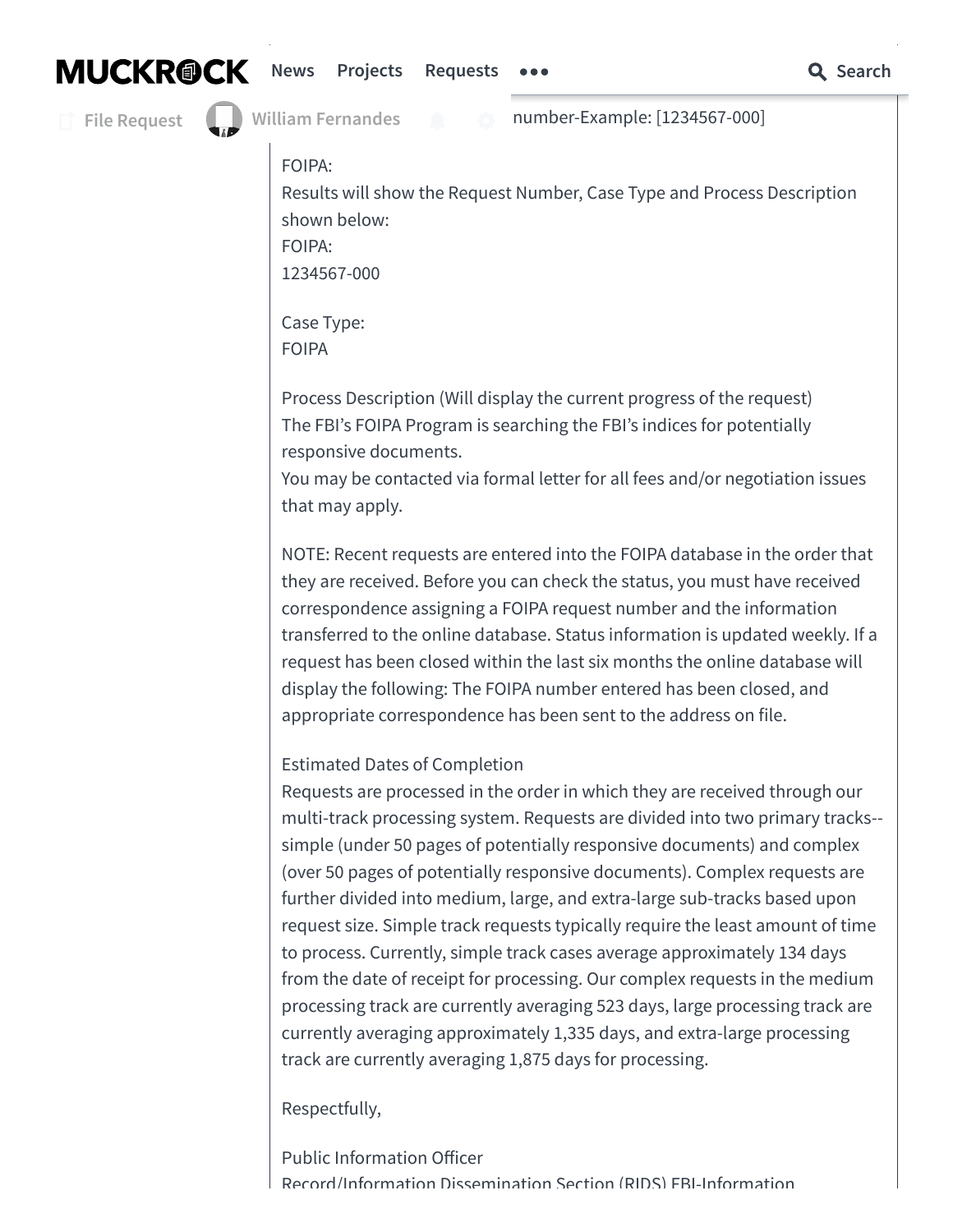**[News](https://www.muckrock.com/news/)** [Projects](https://www.muckrock.com/project/) [Requests](https://www.muckrock.com/foi/)  $\bullet \bullet \bullet$  **C** Search

**File [Request](https://www.muckrock.com/foi/create/)**

**William [Fernandes](https://www.muckrock.com/accounts/profile/)** 

Fax: (540) 868-4391

Questions E-mail: [foipaquestions@fbi.gov](mailto:foipaquestions@fbi.gov)<mailto:foipaquestions@fbi.gov>

170 Marcel Drive, Winchester, VA 22602-4843

Do you have further questions about the FOI/PA process? Visit us at <http://www.fbi.gov/foia>

 $R_{\rm eff}$  is defined by  $R_{\rm eff}$  information  $R_{\rm eff}$  in  $R_{\rm eff}$ 

Please check the status of your request online at [https://vault.fbi.gov/fdps-](https://vault.fbi.gov/fdps-1/@@search-fdps)1/@@search-fdps Status updates are performed on a weekly basis.

Note: This is a non-emergency email address. If this is an emergency, please call 911 directly. If you need to report a tip for immediate action, please contact FBI Tips at <http://tips.fbi.gov/> or reach out to your local field office.

<span id="page-14-0"></span>**From: William Fernandes** [03/25/2019](#page-14-0)

**Subject: RE: Freedom of Information Act Request #1415554-000 Email**

Thanks for the form response. This Foia has lapsed way beyond the statuate and shouldn't be complex as most calls to 1800 numbers are itemized etc.

<span id="page-14-1"></span>**From: Federal Bureau of Investigation** [03/26/2019](#page-14-1)

**Subject: RE: Freedom of Information Act Request #1415554-000 Portal**

Thank you for contacting

[foipaquestions@fbi.gov<](mailto:foipaquestions@fbi.gov)mailto:foipaquestions@fbi.gov>. By emails dated October 17, 2018 and November 5, 2018, the FBI emailed questions to this email address requesting clarification in order to proceed with this request. No response was received to either email sent.

Respectfully,

Public Information Officer Record/Information Dissemination Section (RIDS) FBI-Information Management Division 170 Marcel Drive, Winchester, VA 22602-4843 Direct: (540) 868-4593

Fax: (540) 868-4391 Questions E-mail: [foipaquestions@fbi.gov](mailto:foipaquestions@fbi.gov)<mailto:foipaquestions@fbi.gov>

Do you have further questions about the FOI/PA process? Visit us at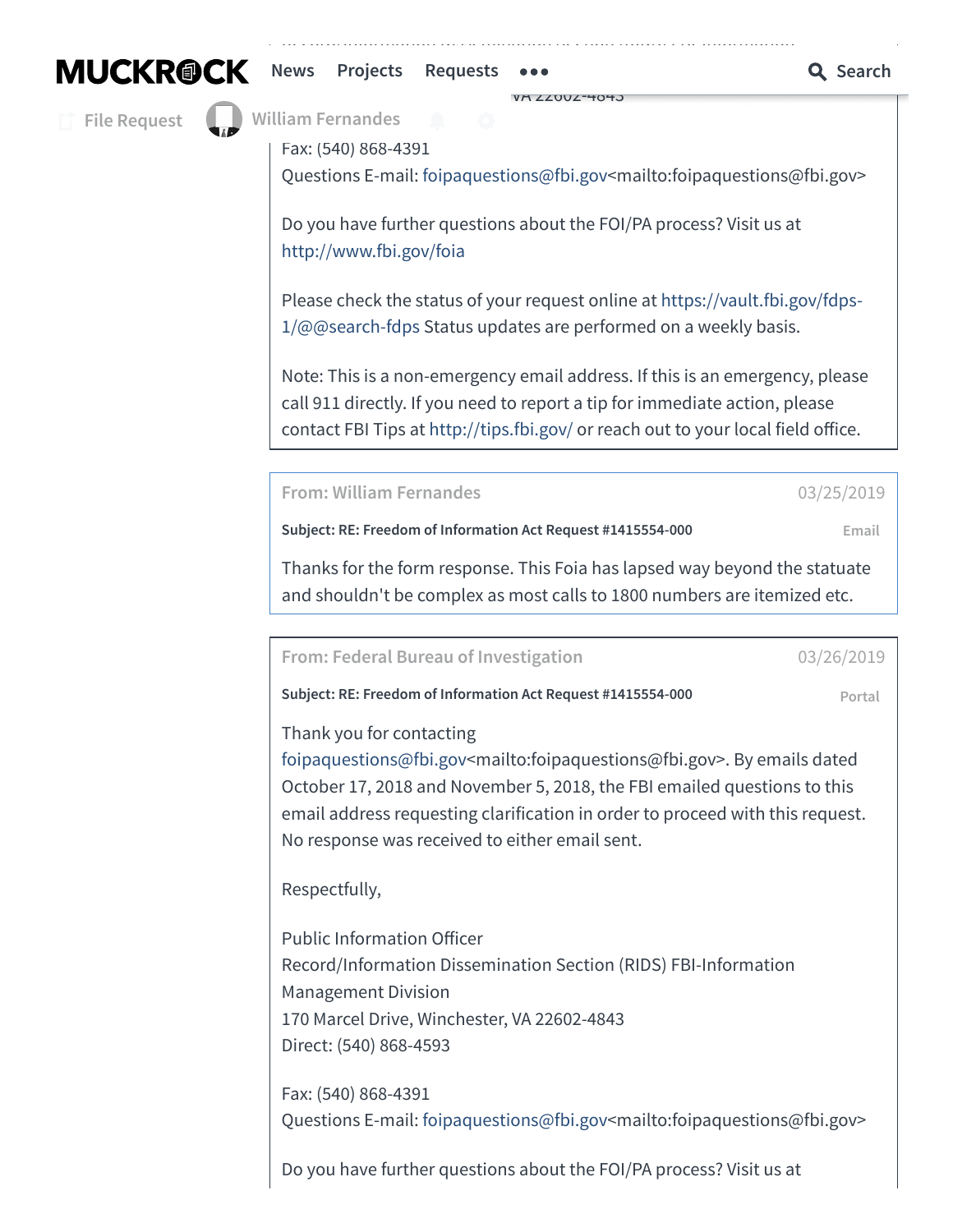



## **[News](https://www.muckrock.com/news/)** Projects [Requests](https://www.muckrock.com/foi/)  $\bullet \bullet \bullet$  **C** Search

**File [Request](https://www.muckrock.com/foi/create/)**

**William Fernandes**

In request online at [https://vault.fbi.gov/fdps-](https://vault.fbi.gov/fdps-1/@@search-fdps) $1/2$  ates are performed on a weekly basis.

Note: This is a non-emergency email address. If this is an emergency, please call 911 directly. If you need to report a tip for immediate action, please contact FBI Tips at <http://tips.fbi.gov/> or reach out to your local field office.



**[Download](https://cdn.muckrock.com/foia_files/2019/03/25/WRD195.jpg)**

**[Follow](#page-15-0)** Up | Appeal || Get Help

<span id="page-15-0"></span>Send a follow up to the Federal Bureau of Investigation See where this followup will be sent

**Attachments**

| Upload a<br>file | Drop files here |        |
|------------------|-----------------|--------|
| <b>Send</b>      |                 | Cancel |